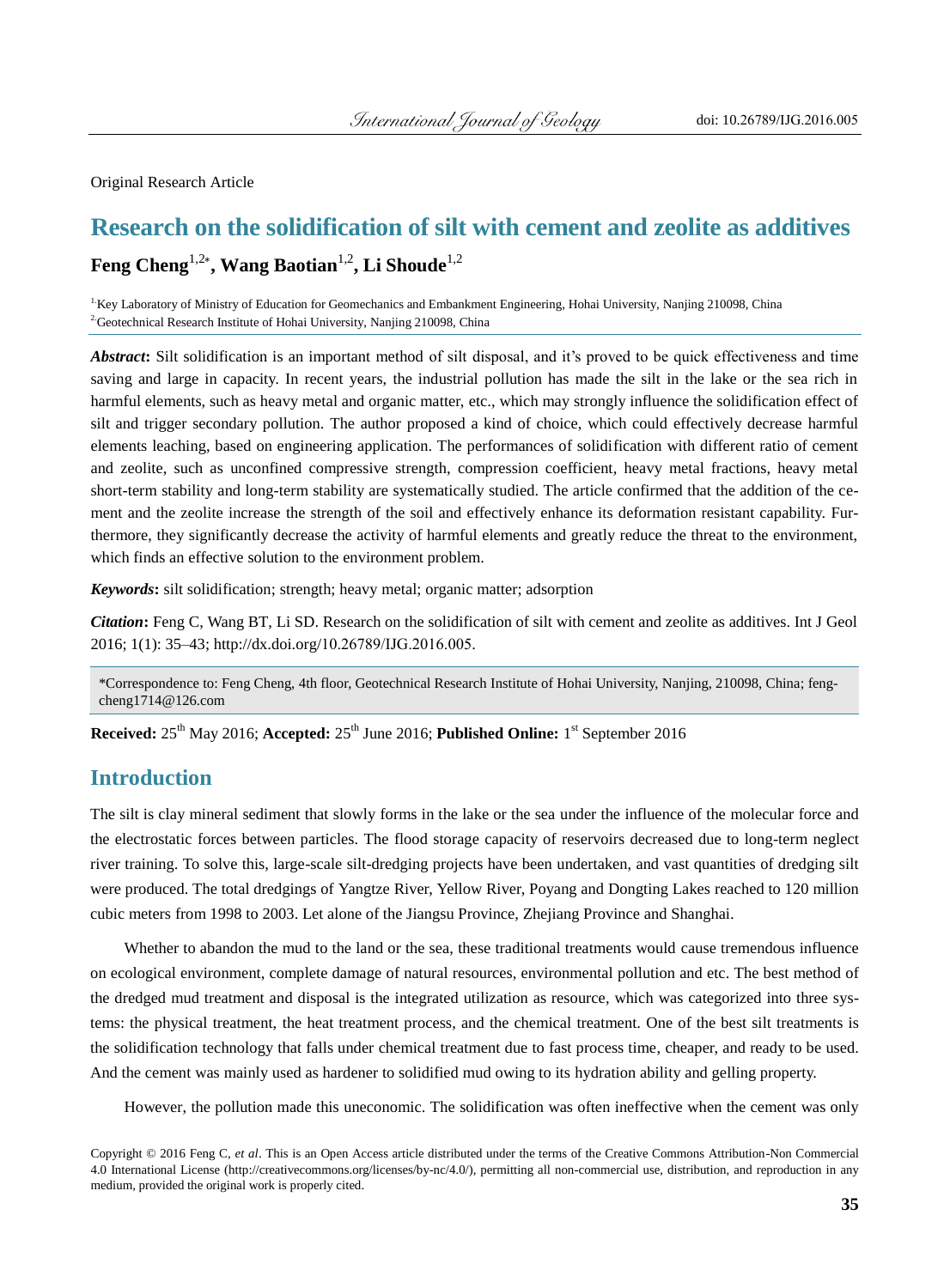material used. With the development of the economy, industrial, and agricultural, wastewater that contained large amounts of heavy metal, organic matter, and other harmful elements that were discharged, cause extreme pollution to the river. However, these harmful materials combined with the mud in the lake. When the dredged silt was used for solidification technology, the harmful elements contained in the mud greatly hindered the hydration of cement, causing the setting time to be delayed, the formation of strength was lagged and the chemical contaminant was unstable, etc.

Domestic and overseas experts and scholars have made great efforts on the research of this issue. The contaminants variously affected the hydration process of cement and the ranking for final setting time values was  $Zn(NO_3)_{2}$  $K_2SO_4$  > NaCl > mean response > Cr(NO<sub>3</sub>)<sub>3</sub> > NaCl+Cr(NO<sub>3</sub>)<sub>3</sub>, Cd(NO<sub>3</sub>)<sub>2</sub>+Pb(NO<sub>3</sub>)<sub>2</sub> or CuCl<sub>2</sub>+Zn (NO<sub>3</sub>)<sub>2</sub> interaction, whereas the ranking for UCS values during hardening was  $Zn(NO<sub>3</sub>)<sub>2</sub> > CuCl<sub>2</sub> > NaCl+K<sub>2</sub>SO<sub>4</sub>$ ,  $CuCl<sub>2</sub>+Pb(NO<sub>3</sub>)<sub>2</sub>$  or  $Cd(NO<sub>3</sub>)<sub>2</sub>+Zn(NO<sub>3</sub>)<sub>2</sub> interaction > mean response<sup>[1]</sup>. Zn and ZnO severely retarded the hydration of cement at short ag Cd(NO<sub>3</sub>)<sub>2</sub>+Zn(NO<sub>3</sub>)<sub>2</sub> interaction > mean response<sup>[1]</sup>. Zn and ZnO severely retarded the hydration of cement at short ag Cd(NO<sub>3</sub>)<sub>2</sub>+Zn(NO<sub>3</sub>)<sub>2</sub> interaction > mean response<sup>[1]</sup>. Zn and ZnO severely retarded the hydration of cement at short ag \text{es}^{[2,3]}$  $\text{es}^{[2,3]}$  $\text{es}^{[2,3]}$  $\text{es}^{[2,3]}$ , and it could probably the zinc which changed fundamental hydrates forming a thin layer of amorphous zinc hy-droxide around anhydrous particles<sup>[\[4\]](#page-8-3)</sup>. The organic matter has also seriously affected the hydration process of cement, and the organic acids producing a pH lower than 9 in the pore solution strongly affected the development of cementing products and almost no strength gain was noted $[5,6]$  $[5,6]$ .

The negative effect of the heavy metal and organic matter to the solidification. Problems occurred when cement was used alone, such as delivering bad result and high cost in the point of immature and ineffective method. Therefore, based on the use of the cement, a new additive is required in order to change the condition. However, less study has been carried out to choose the right additive for solidification. If cement was used as the main curing agent, the zeolite was chosen as additive to adsorb the harmful matter in the solidification, ensuring less heavy metal leaching to meet stricter demand of environmental pollution control, while the strength and resistance to deformation were satisfied.

Natural zeolite (clinoptilolite), a crystalline hydrated aluminosilicates of alkali and alkaline earth element, could offer environmental protection through sorption and binding toxic elements since it has extraordinary ion exchange capacities. During the last few years, natural zeolites have been individually tested successfully for treatment of waste water and agriculture<sup>[\[7,](#page-8-6)[8\]](#page-8-7)</sup>. However, there were no studies done in the combination of cement and zeolite used together as additives for solidification in the field of civil engineering.

The aim of the present work is to investigate the use of natural zeolite and cement together as soil additives, and to improve the mechanical properties, deformation resistant capability and the stability of toxic elements.

#### **Materials and methods**

The polluted soil samples were obtained from different locations in Wuxi, Jiangsu Province. The samples were then stored in plastic barrels and thoroughly mixed to ensure uniformity at room temperature for subsequent use in the experiments. The results of experiments conducted to characterize contaminated soil samples are given in *[Table 1](#page-1-0)*. The heavy metals [content](http://dict.cnki.net/dict_result.aspx?searchword=%e9%a2%97%e7%b2%92%e5%a4%a7%e5%b0%8f%e5%88%86%e5%b8%83%e6%9b%b2%e7%ba%bf&tjType=sentence&t=grain+size+distribution+curve) of the polluted soil is also presented in *[Table 1](#page-1-0)*.

| $W_I/\%$ | $W_{\rm p}/\%$ |      | Content of organic matter/% |
|----------|----------------|------|-----------------------------|
| 45.0     | 23.0           | 22.0 | 4.60                        |

**Table 1.** Characterization of contaminated soil samples

<span id="page-1-0"></span>In the experiments, zeolite and cement were used as additives**.** The natural zeolite (clinoptilolite) was supplied from Qingdao, Shandong Province, and the cement with strength of grade #325 was used in the experiments. Twenty samples of cement and zeolite with different additive: soil ratio (*[Table 2](#page-2-0)*) was mixed thoroughly until the mixture became paste. These samples were brought into polyvinyl chloride (PVC) cylindrical molds at room temperature (22  $\pm$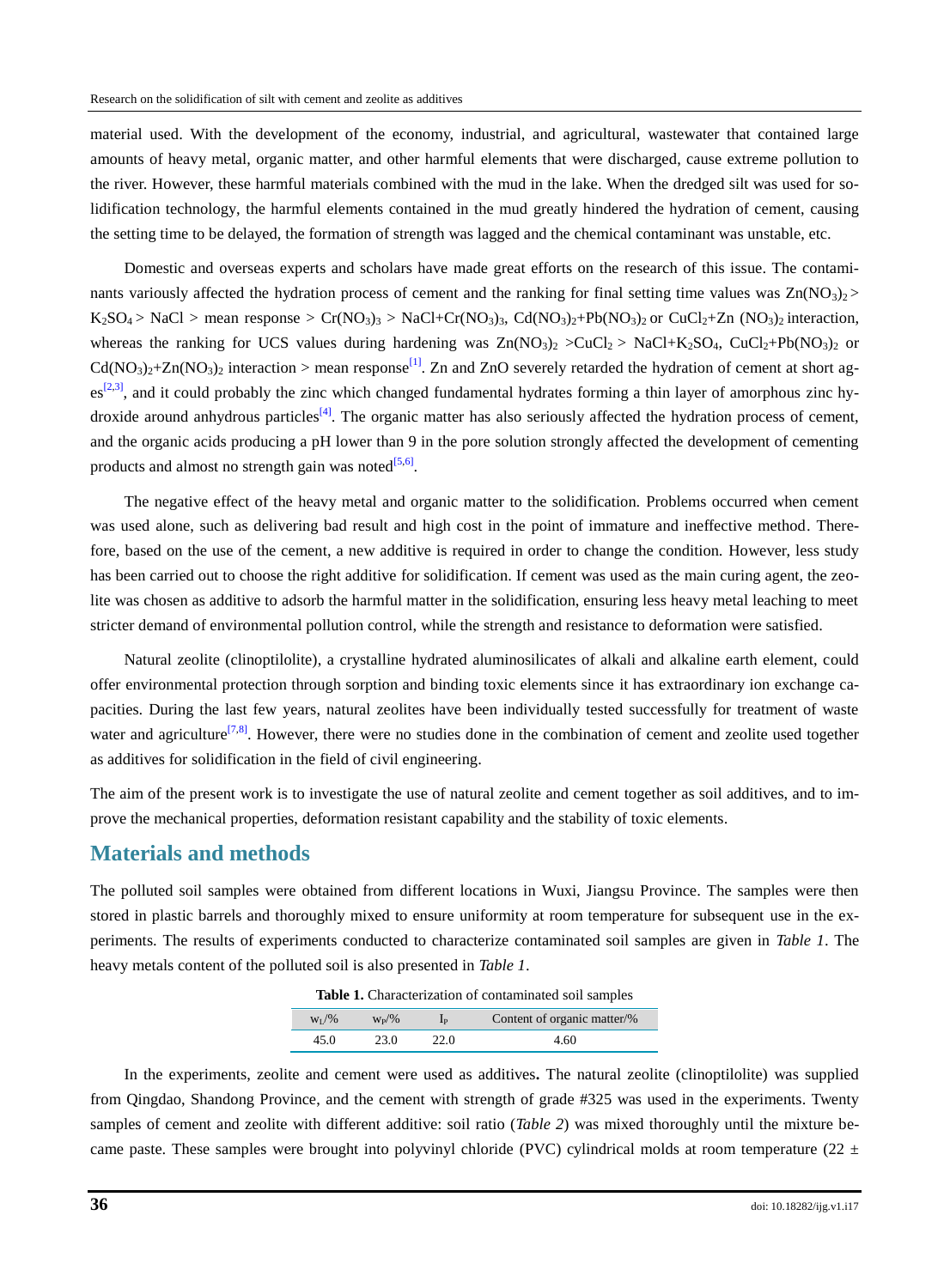<span id="page-2-0"></span>1℃) in a container. The container was then kept at saturated humidity in a curing room for 7 and 28 days.

**Table 2.** The heavy metals content of polluted soil samples (mg/kg)

|    | __     |    | . . | . . | $ -$ |
|----|--------|----|-----|-----|------|
| As | $\sim$ | Cu | 41  |     |      |
| 40 | 10     | 80 | 60  | 38  | 60   |

To choose a sequential extraction procedure that can effectively assess the environmental risk with less effort and time, three most commonly used extraction procedures are compared as shown in *[Table 3](#page-3-0)*: a five-step method, a four-step method<sup>[\[9\]](#page-8-8)</sup> and a short three-step method<sup>[\[10\]](#page-8-9)</sup>. Through a contrastive analysis in *[Table 4](#page-3-1)*, the short three-step sequential extraction method was used in this work.

| Sample number           | Cement (%) | Zeolite (%)              |
|-------------------------|------------|--------------------------|
| $\mathbf{1}$            | $10\,$     | $\boldsymbol{0}$         |
| $\mathfrak{2}$          |            | $\overline{\mathcal{A}}$ |
| 3                       |            | 6                        |
| $\overline{\mathbf{4}}$ |            | 8                        |
| 5                       | 15         | $\boldsymbol{0}$         |
| 6                       |            | $\overline{4}$           |
| 7                       |            | 6                        |
| 8                       |            | 8                        |
| 9                       | $20\,$     | $\boldsymbol{0}$         |
| $10\,$                  |            | $\overline{4}$           |
| 11                      |            | 6                        |
| 12                      |            | 8                        |
| 13                      | 25         | $\boldsymbol{0}$         |
| 14                      |            | $\overline{4}$           |
| 15                      |            | 6                        |
| 16                      |            | 8                        |

**Table 3.** Additive: soil ratios of cement and zeolite in the samples

**Table 4.** The [comparison](http://dict.youdao.com/w/comparison/) between three sequential extraction procedures

| Methods                                      | Heavy metal fraction        | Extractant                                                                      | Time                                                                          | Advantages and disadvantages                                   |  |
|----------------------------------------------|-----------------------------|---------------------------------------------------------------------------------|-------------------------------------------------------------------------------|----------------------------------------------------------------|--|
| Tessie<br>Five-step<br>method<br>(1979)      | exchangeable                | 1 mol/L $MgCl_2$ , pH = 7                                                       | 15 h Shortcoming: time consuming, lab-<br>orious, not all the available forms |                                                                |  |
|                                              | bound to carbonates         | 1mol/L $NaOAc/HOAc$ , pH = 5                                                    | are equally important from the po-                                            |                                                                |  |
|                                              | Bound to Fe $\pm$ Mn oxides | $0.04$ mol/L NH <sub>2</sub> OH, 25% HOAc HCl                                   |                                                                               | int of view of the environmental<br>risk                       |  |
|                                              | bound to organic matter     | 0.02mol/L $HNO_3$ , 30% $H_2O_2$                                                |                                                                               |                                                                |  |
|                                              | residual                    | $HNO3-HCl-HF$                                                                   |                                                                               |                                                                |  |
| Ure<br>Four-step<br>method<br>$(1993)^{[9]}$ | exchangeable                | $0.01$ mol/L $HOAc$                                                             |                                                                               | 50 h Shortcoming: time consuming                               |  |
|                                              | reducible                   | $0.1$ mol/L <i>NH</i> <sub>2</sub> <i>OH.HCl</i> , pH = 2                       |                                                                               |                                                                |  |
|                                              | oxidizable                  | 8.8 mol/L $H_2O_2$                                                              |                                                                               |                                                                |  |
|                                              | residual                    | $HNO3$ -HCl-HF                                                                  |                                                                               |                                                                |  |
| Maiz<br>Three-step<br>method<br>(1997)       | mobile                      | $0.01$ mol/L CaCl <sub>2</sub>                                                  | 8 h Advantages:                                                               | saving,<br>time<br>labor<br>assess the environ-<br>saving, can |  |
|                                              | mobilisable                 | $0.005$ mol/L DTPA, 0.01 mol/L CaCl <sub>2</sub> and 0.1mol/L TEA solu-<br>tion |                                                                               | mental risk                                                    |  |
|                                              | residual                    | $HNO3$ -HCl-HF                                                                  |                                                                               |                                                                |  |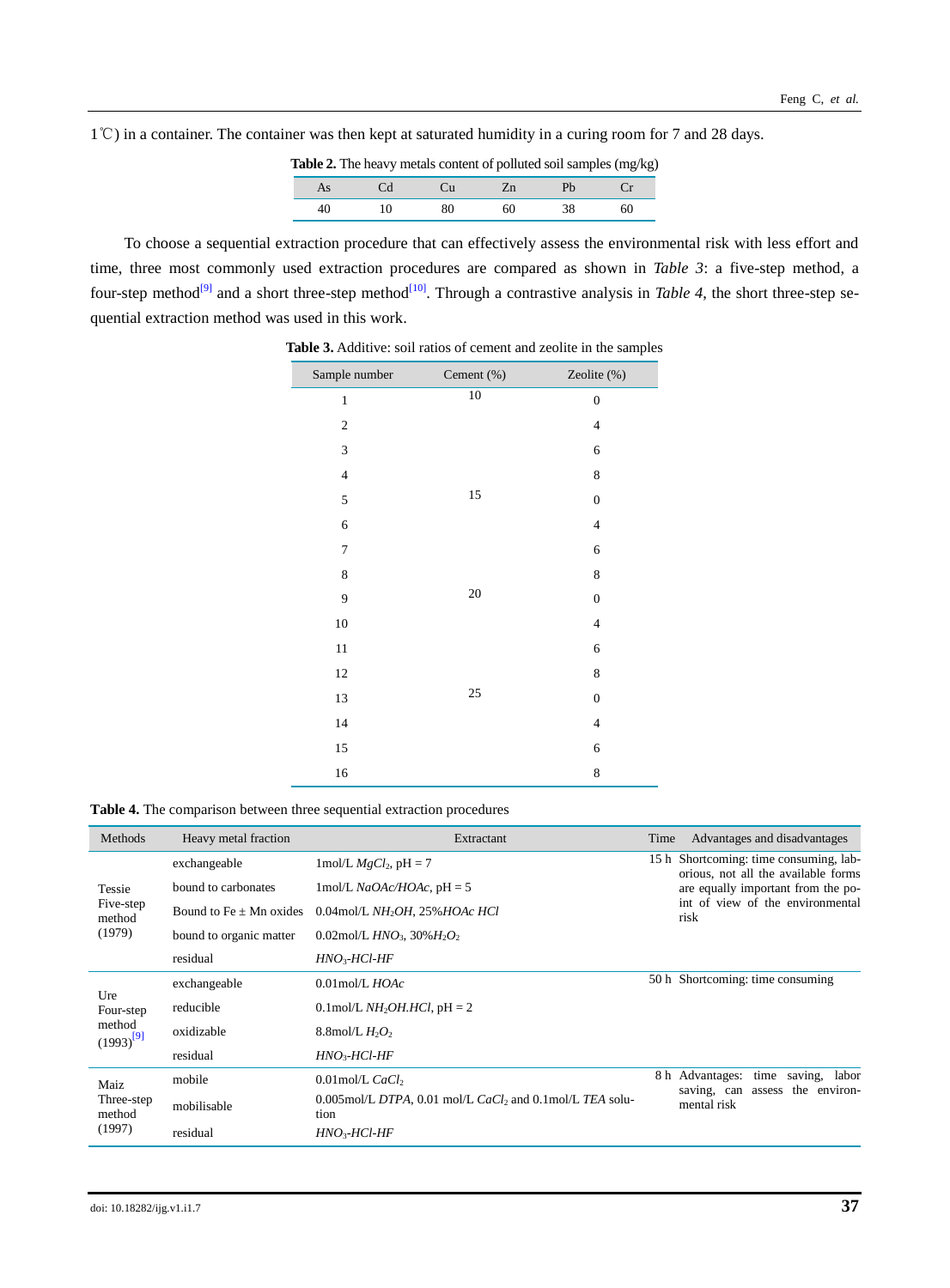<span id="page-3-0"></span>The method yielded two aqueous solutions: A1 (mobile fraction) and A2 (mobilisable fraction). The rest of the heavy metals, that in this paper would be considered as residual were removed by a mixture of  $HNO<sub>3</sub>-HCl-$  HF. The first one was obtained by suspending under agitation, for 2 h at room temperature, the ground soil in a 0.01 mol/L CaCl<sub>2</sub> solution (1:10, soil: solution ratio). The suspension was centrifuged and the supernatant (solution A1) was removed for analysis. The residue raised, the washing solution discharged, and the residue was then ready for the second step. The solution A2 (mobilisable fraction was obtained by suspending under agitation the residue), for 4 h at room temperature, in a 0.005 mol/L DTPA, 0.01 mol/L CaCl<sub>2</sub> and 0.1 mol/L triethanolamine (TEA) solution at pH 7.3 (1:2, soil: solution ratio). The short-term leaching procedure was as follows: A 25 g sample of solidified soil was leached with 100 cm<sup>3</sup> of deionized water for 48 h with continuous agitation on a shaker platform as described in ASTM 1311 (TCLP).

The following long-term leaching procedure was taken from NEN 7343 (Determination of leaching of inorganic components from granular materials with the column test). Glass columns of 20 cm length with internal diameter of 5 cm were filled with solidified soil to a height of four times the internal diameter and leached with acidified deionized (acidified to pH 4) with concentrated nitric acid(HNO<sub>3</sub>), analytical reagent grade, having a conductivity of 1  $\mu$  S/cm. The soil was leached upwards from the base of the column with a continuous flow of water  $(1 \text{ cm}^3 \text{ min}^{-1})$  maintained by a peristaltic pump. Each column was fitted with an acrylic jacket, which allowed leaching to be maintained at a constant temperature. All columns were fitted with pre-filters (pore size  $1.5 \mu m$ ) and membrane filters were also fitted at the top of each column (pore size 0.45 m). Polyethylene tubing material was used throughout the process. Elute samples were collected over a three-week period.

<span id="page-3-1"></span>The heavy metals (Cu, Pb, Zn and Cr) were analyzed by inductively coupled plasma mass spectrometry ICP-MS. The chemical oxygen demand (COD) was analyzed by ultraviolet and visible spectrophotometer (UVS). The pH of solution was also recorded by [using pH meter.](http://dict.youdao.com/w/recording_ph_meter/)

#### **Result and discussion**

#### **The unconfined compression test**

Unconfined compressive strength for different cured batches was tested at the end of 7 days and 28 days during the curing time. *[Figure 1](#page-3-2)* showed the value of unconfined compressive strength with the sample number. The maximum compressive strength was for the sample that contains 25% cement and 8% zeolite with a value of 178 N/mm<sup>2</sup>. The results showed that the strength and the dry density of solidified soil were increasing with the addition of cement and zeolite ratio, respectively. It is observed that the ratio of cement was the predominant factor to the strength that increased with time. The increased in curing time for all samples would lead to a better compression resistance. This was due to the slow formation of hydrated calcium silicates. This showed that the more cement used, the higher increasing rate of the strength.



<span id="page-3-2"></span>**Figure 1.** The value of unconfined compressive strength with the sample number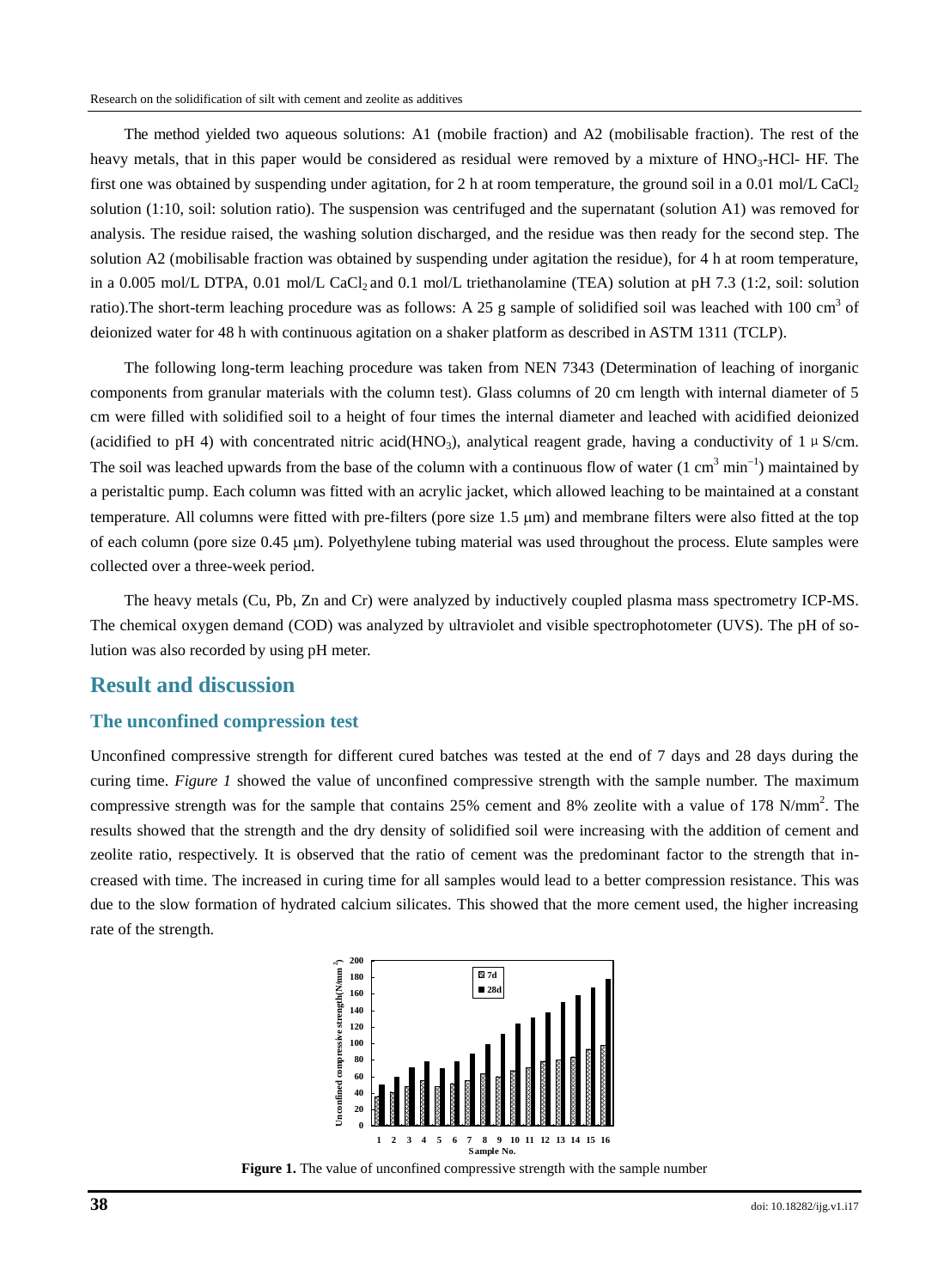The value of dry density with sample number was also presented in *[Figure 2](#page-4-0)*. As cement and zeolite ratio increased, the dry density increased. But the increasing rate of dry density was not high as compared to the strength. The reaction of cement hydrolysis and hydration was one of the reasons whereas another reason was the zeolite itself, particularly because of its large specific surface area and low porosity, in which, the pores are filled up by the soil that turns the structure into compact solidification; thus, contributing to the strength development.



**Figure 2.** The value of dry density with the sample number

### <span id="page-4-0"></span>**One-dimension compression test**

From the *[Figure 3](#page-4-1)*, it was observed that the initial void ratio and the compressibility factor decreased as the cement ratio increased. The cement played a remarkable role in improving the compactness and increasing the resistance to deformation of solidification.

<span id="page-4-1"></span>

**Figure 3.** The compressibility factor with the sample number

When the cement ratio reached 20%, the compression coefficient decreased rapidly and has reached medium compressibility, which could meet the demand of general engineering filling. This shows that the resistance to deformation may be fully met until the cement ratio reached certain content.

On the other hand, the zeolite admixture has significantly improved the compactness that attribute to the fact that the zeolite, because of its low porosity, effectively filled the pores of the solidified silt.

The study on heavy metal stability of solidified soil with constant 20% cement concentration with various zeolite concentrations (0%, 4%, 6%, and 8%) would be carried out. Cu, Pb, Zn, Cr, COD, and pH value in extracts of the heavy metal will be recorded.

### **Heavy metal fraction experiment**

Four heavy metal fractions of Cu, Pb, Zn, and Cr are shown in *[Figure 4](#page-5-0)* to *[Figure 7](#page-5-1)* with different ratio of cement and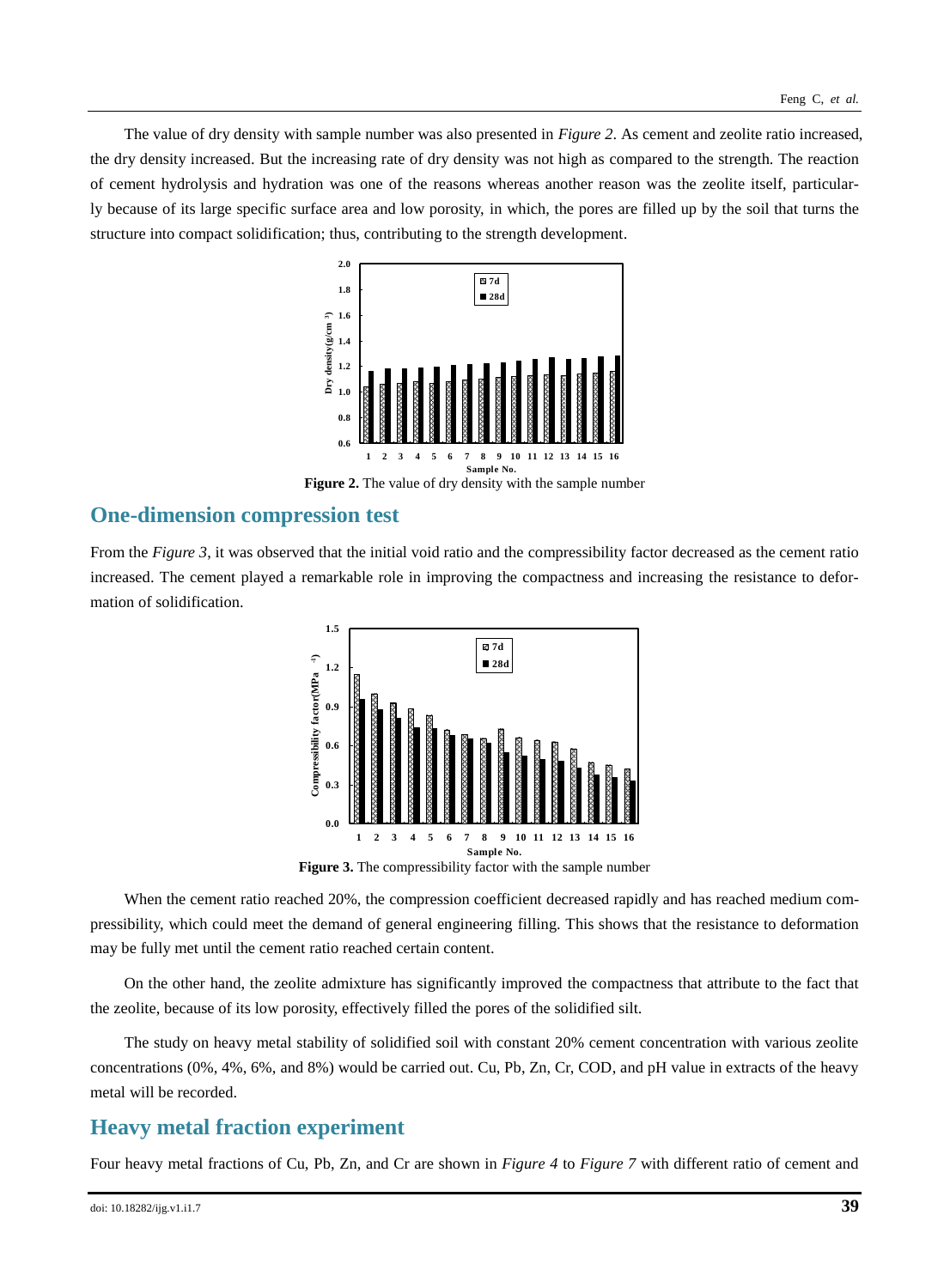zeolite, respectively. It was observed that with the absence of zeolite, the mobile fraction of Cu, Pb, Zn, and Cr accounted for 4.6%, 12.7%, 16.8% and 4.9% of the total amount. This fraction was very important from the point of view of the environmental risk and the mobilisable fraction, which could give an idea of the potentially risky form accounted for 39.9%, 13.4%, 13.7% and 7.2%, much larger than the previous study. However, when the zeolite was added, the environmental risk and the potential risk were significantly reduced, while the mobile fraction of Cu, Pb, Zn, and Cr reduced to 4.3%, 2.9%, 0.0%, and 0.8%, and the mobilisable fraction decreased to 16.6%, 5.6%, 4.7%, and 3.6%, respectively. When compared, the residual fraction of heavy metal increased. The result indicated that the heavy metal activity of Cu, Pb, Zn, and Cr could be greatly reduced with the increased ratio of zeolite. It could also be seen that the availability order of Cu, Pb, Zn, and Cr in the soil follows as below:  $Cr > Cu > Pb > Zn$ .



**Figure 4.** The fraction of Cu with the sample number **Figure 5.** The fraction of Pb with the sample number

<span id="page-5-0"></span>



<span id="page-5-1"></span>

**Figure 6.** The fraction of Zn with the sample number **Figure 7.** The fraction of Cr with the sample number

#### **Heavy metal short-term leaching experiment**

The value of pH and COD with different ratio of zeolite is shown in *[Figure 8](#page-6-0)*. It can be seen that the value of pH increased from 9.2 to 10.2, while the value of COD reduced to 0. It seemed that the addition of zeolite enhanced the value of pH, and effectively adsorbed the organic matter. The reason that organic matter unable to dissolve in alkaline environment was that, the cement contained high rate of  $Ca^{2+}$  which bound with the organic matter.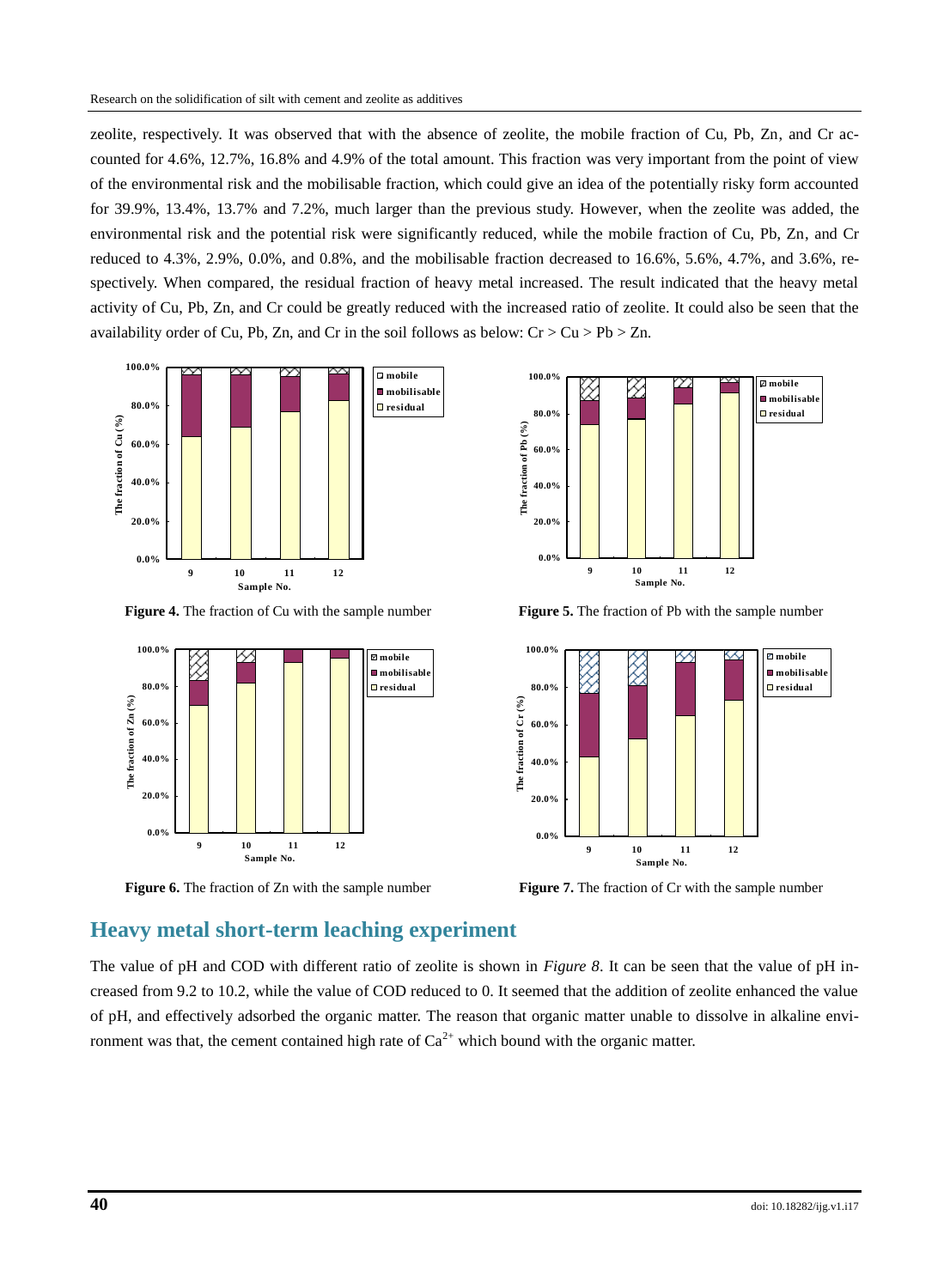

**Figure 8.** The relationship of COD and pH with the ratio of zeolite

<span id="page-6-0"></span>The percentage of Cu, Pb, Zn, and Cr leached are presented in *[Figure 8](#page-6-0)* to *[Figure 12](#page-6-1)*. As ratio of zeolite increased, the percentage of Cu, Pb, Zn, and Cr leached has reduced from 12.2%, 21.0%, 18.3%, and 6.3% to 2.5%, 3.9%, 0.0%, and 1.6%, respectively. The result indicated that, no matter what the ratio of zeolite is, the percentage of Cu, Pb, Zn, and Cr leached is between the mobile fraction and the mobilisable fraction. Hence, we should understand that not only mobile fraction would endanger the environment; even the mobilisable fraction could cause the same danger. The incorporation of zeolite and cement effectively reduced the heavy metal and organic matter leaching, improved the short-term stability of heavy metal, and greatly reduced the threat to the environment.





**Figure 11.** Percentage of Zn leached with the ratio of zeolite **Figure 12.** Percentage of Cr leached with the ratio of zeolite







<span id="page-6-1"></span>

#### **Heavy metal long-term leaching experiment**

In the heavy metal long-term leaching experiment, the study on heavy metal long-term stability of solidified soil of 20% cement concentration with various concentration of zeolite (0% and 8%) were carried out.

*[Figure 13](#page-7-0)* shows the COD of different zeolite addition leachate with time in the long-term leaching experiment.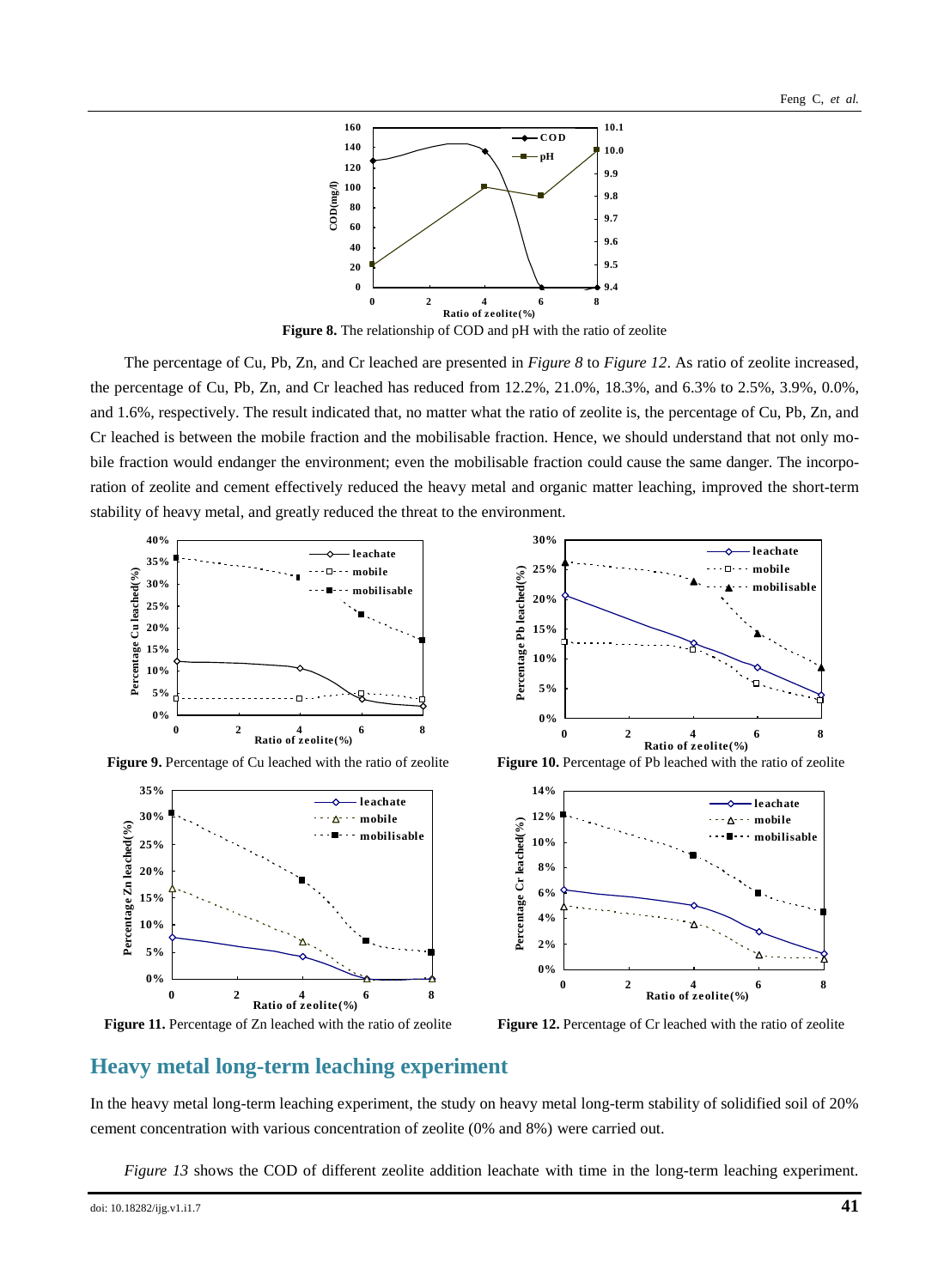The result showed during the period from day 0 to day 1, the value of COD has uniform increased and reached its maximum by day 1. But the concentration tends to drop off over time until one steady count at last. The result indicated that the peak and the steady count decreased significantly when 8% zeolite was added; it seemed that the addition of zeolite greatly reduced the COD availability.



<span id="page-7-0"></span>The percentage of heavy metal Cu, Pb, Zn, and Cr leached are shown in *Figure 14* to *[Figure 17](#page-7-1)*. Part of heavy metal leached when one day is over, then the leaching rate slowed down, and finally the leaching came to balance. It seemed that the percentage of Cu, Pb, Zn, and Cr leached were slightly less than the mobilisable fraction. Hence, it has once again proved the Maiz's conclusion.

By comparing with the short-term leaching experiment, it is found that the percentage of Cu, Pb, Zn, and Cr leached were larger than that of short-term leaching experiment. This could be attributed to the use of acidified deionized (acidified to pH 4) with concentrated nitric acid  $(HNO<sub>3</sub>)$ , which weaken the immobilization of heavy metal by cement.



**Figure 16.** Percentage of Zn leached with time **Figure 17.** Percentage of Cr leached with time

<span id="page-7-1"></span>